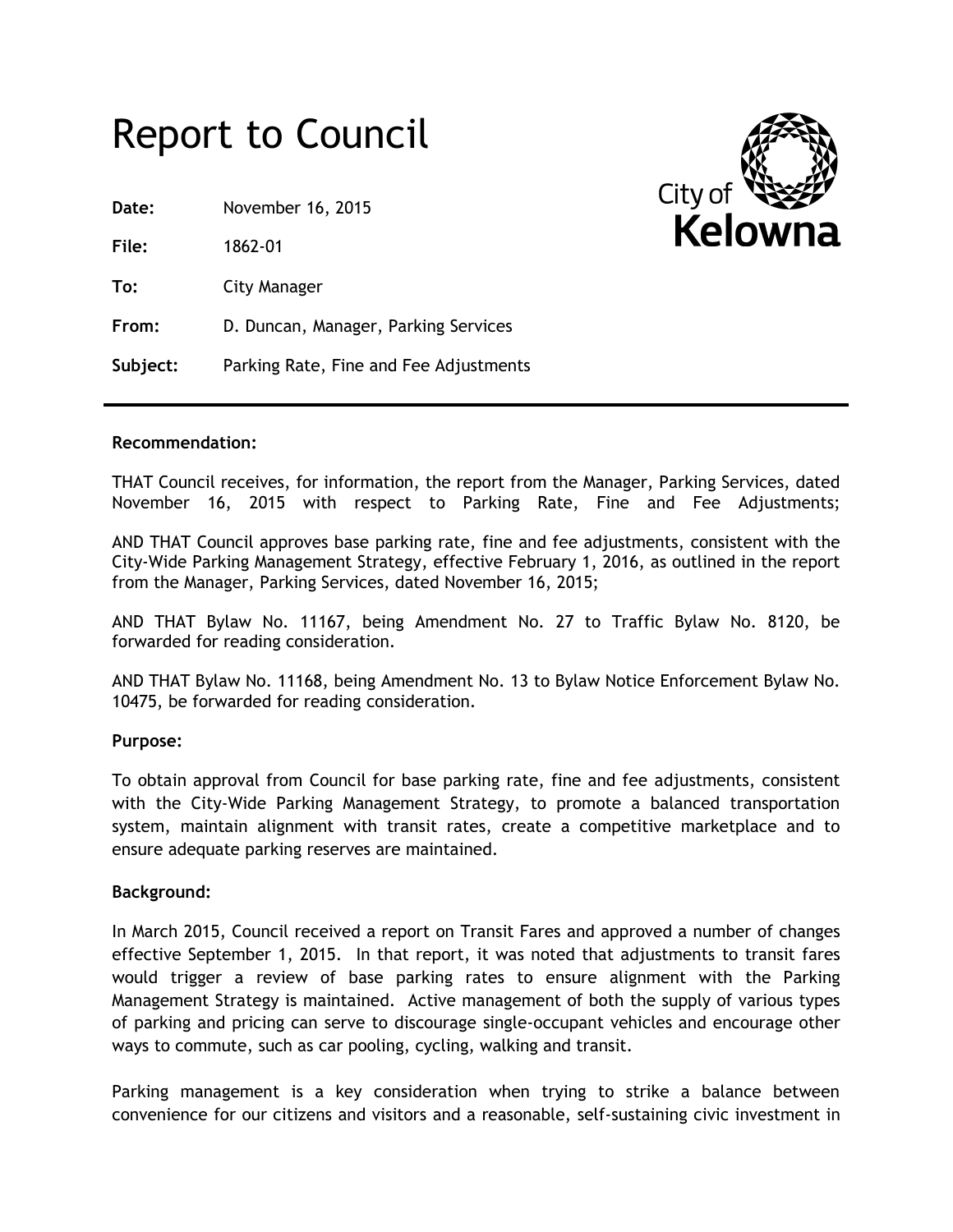multi-modal transportation. As part of the City-wide strategy presented on January 27, 2014, Council endorsed 5 guiding principles for parking management. The principles developed in the strategy are aligned with the goals in the City's OCP and will help ensure social, economic and environmental sustainability is achieved.

Application of the Guiding Principles from the City-Wide Parking Management Strategy, for Rate and Fee Adjustments:

- 1. The City will focus on excellent short-term parking management to support higher *turn-over while maintaining a governing role in long-term parking solutions.*
	- Rates must be sufficient to fund the true cost of providing parking; this will encourage private investment in parking infrastructure and a competitive marketplace.
- *2. The parking system will continue to pay for itself (will operate under a user-pay cost recovery model).*
	- Revenue from pay parking will continue to fund all parking operations; including asset renewal, and equipment/infrastructure related to growth.
- *3. Focus on customer service and fairness in parking practices by providing options, technologies and information.*
	- Multi-space pay stations continue to be deployed that, along with the "PayByPhone" system, offers multiple payment options for customers and provides merchant validation options.
- *4. The City will work with institutions, businesses and developers to plan solutions for parking management.*
	- The City will continue to work toward eliminating subsidization of off-street parking. This will allow private landowners and parking operators to take on a more active role in providing longer-term off-street parking.
- *5. Parking will be used to support a balanced transportation system. Parking is part of the larger transportation picture.* 
	- Ensuring that parking rates are in alignment with transit rates will encourage greater usage of alternate modes of transportation, when and where possible.

It is important to maintain a pricing foundation for public on- and off-street parking that supports the guiding principles as well as other realities facing the City's parking operations and finances.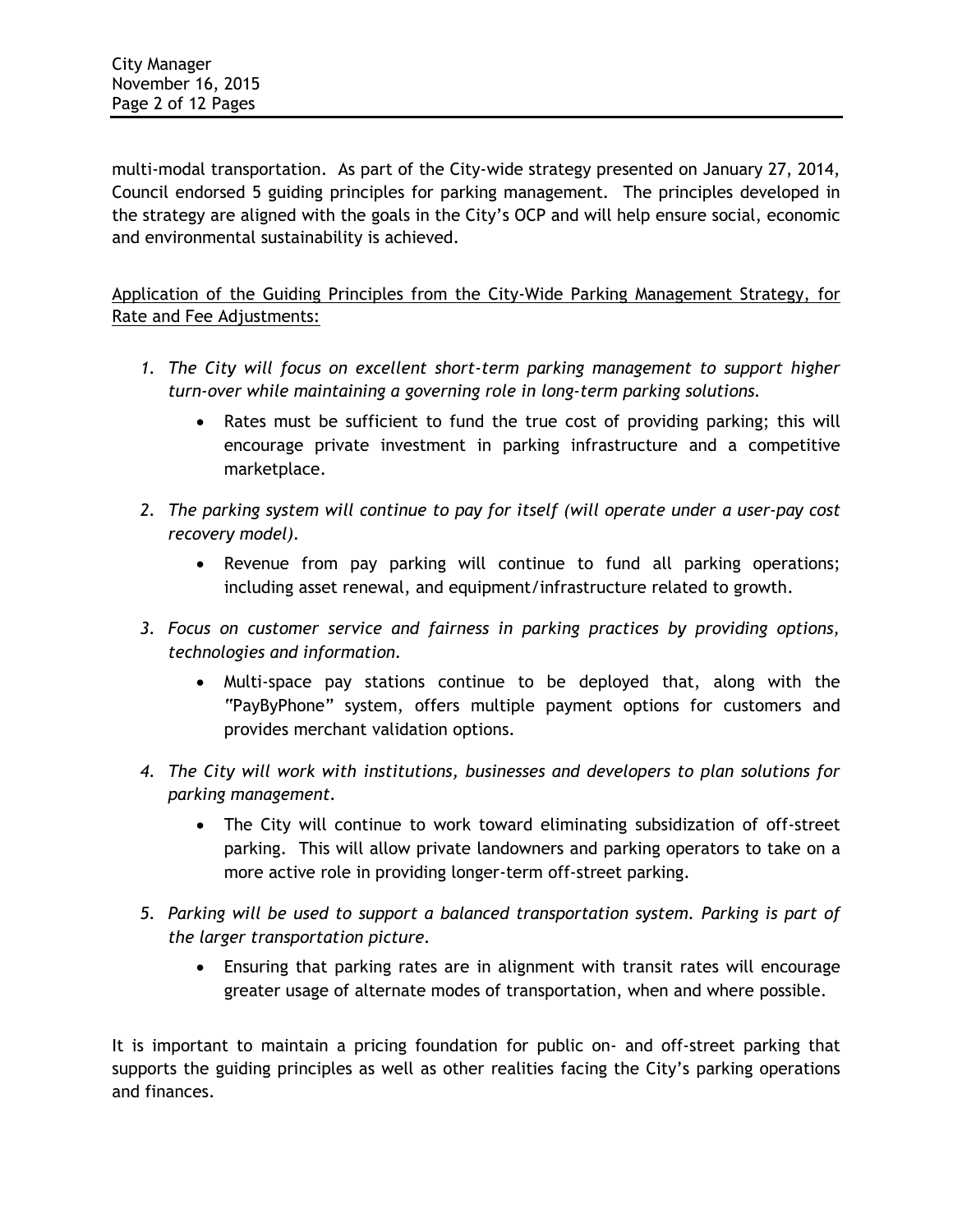# *A. Balanced Transportation System – Use of Transit (Guiding Principle 5)*

*Parking rates – what people pay for parking (hourly, monthly and daily)* – influences whether people choose to drive, where they choose to park and for how long. Consistent with industry best practices for public parking, the City wants to ensure there is sufficient parking for customers and visitors, while at the same time encouraging people, when possible, to carpool, take transit, bike and/or walk to work, rather than using public parking. Managing the price of on- and off-street parking is a tool available to support these principles. Pricing should evolve with changes in demand, growth and improvements to other modes of travel.

Significant improvements have been made to public transit over the last five years. Rapid bus service is now in place from the West Kelowna town center to UBC Okanagan. The Queensway exchange, in the heart of Downtown Kelowna, has seen major improvements including street reconstruction and new amenities such as the shelter over the center island.

 *Encourage more transit use as well as walking and cycling to major employment areas of the City.* Experience in many cities has indicated that the price of parking can influence an individual's choice to drive or to use an alternative mode of travel. In particular, daily and monthly parking rates set higher than related transit fees encourage people to use transit for work trips.

|                                | <b>Transit</b> | Parking | <b>Difference</b> |
|--------------------------------|----------------|---------|-------------------|
| Cost / trip or Hour            | \$2.50         | \$1.00  | (5 1.50)          |
| Cost per day or two way travel | \$5.00         | \$5.00  | \$0.00            |
| Cost per month pass/permit     | \$70.00        | \$66.00 | (54.00)           |

# **Table 3 – Current Transit Pricing / Parking Rates Comparison**

- *Ensure alignment with the Official Community Plan and Council Resolutions:*
	- o **Official Community Plan** Objective 7.11, Policy 1 of the OCP indicates "Work towards a pricing structure where the cost of parking for an hour at a municipal facility (city-owned parkade, off street surface lots and on-street parking) exceeds the price of a single transit trip".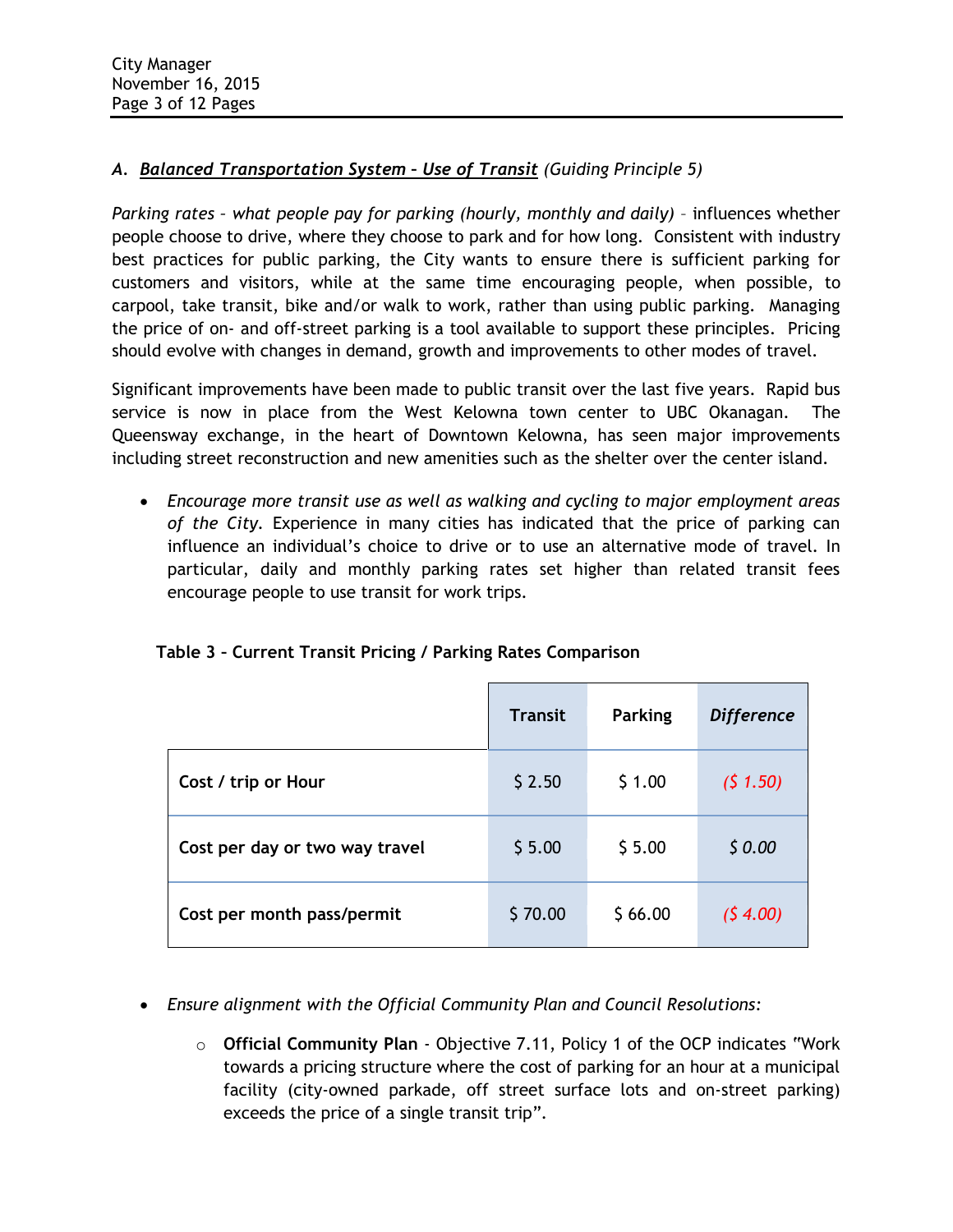o **Council Resolution** - In August 2001, Council passed a resolution to "Establish a minimum monthly parking rate set at 10% greater than an adult monthly transit pass". Figure 1 illustrates how current and proposed parking fees relate to transit fares.

# **Figure 1 – Parking / Transit Rate Matrix**



# *B. Encourage Private Investment – Competitive Market (Guiding Principles 1 & 4)*

Adjustments to daily and monthly parking rates for off-street parking will move the City toward a more competitive market. Reducing reliance on City operated long-term parking will allow the City to focus on excellent short term parking management. This will encourage private sector investment in long-term parking infrastructure in support of the guiding principles.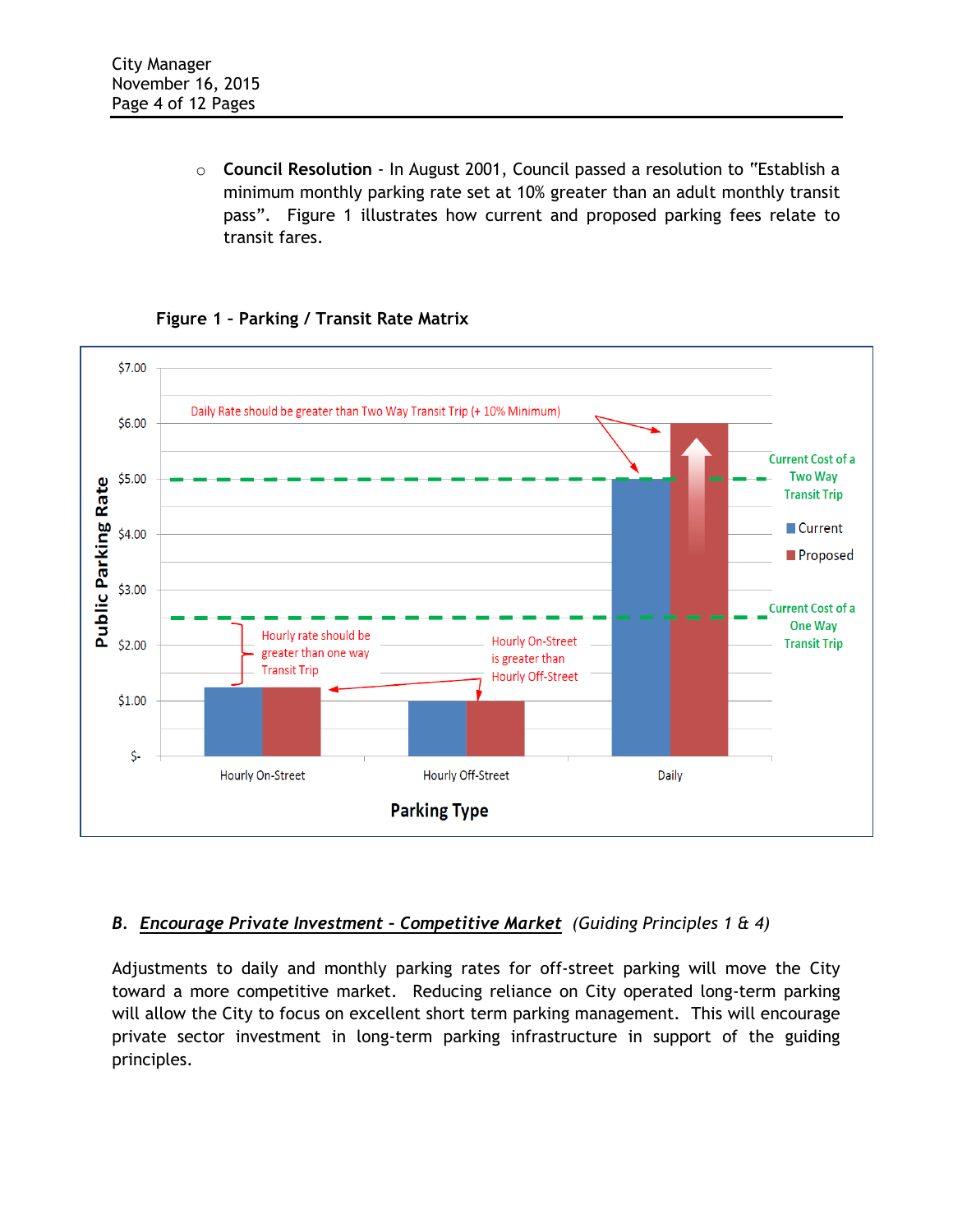| <b>CURRENT LOCAL PRIVATE RATES</b>               | Monthly | Hourly                                      | <b>Daily</b> |
|--------------------------------------------------|---------|---------------------------------------------|--------------|
| Kelowna Private Lots & Parkades (Median Pricing) | \$85.00 | $\begin{array}{c} \fbox{51.00} \end{array}$ | \$6.00       |

| <b>PROPOSED CITY RATES</b>            | Monthly | Hourly         | <b>Daily</b>      |
|---------------------------------------|---------|----------------|-------------------|
| City of Kelowna Owned Lots & Parkades | \$77.00 | $\vert$ \$1.00 | $\frac{1}{56.00}$ |

| $-$ \$8.00 $\vert$ \$0.00 $\vert$ \$0.00<br>Difference - City vs. Private |  |  |  |  |
|---------------------------------------------------------------------------|--|--|--|--|
|---------------------------------------------------------------------------|--|--|--|--|



**Figure 2 –Current Daily Parking Rate Comparison (Public & Private)**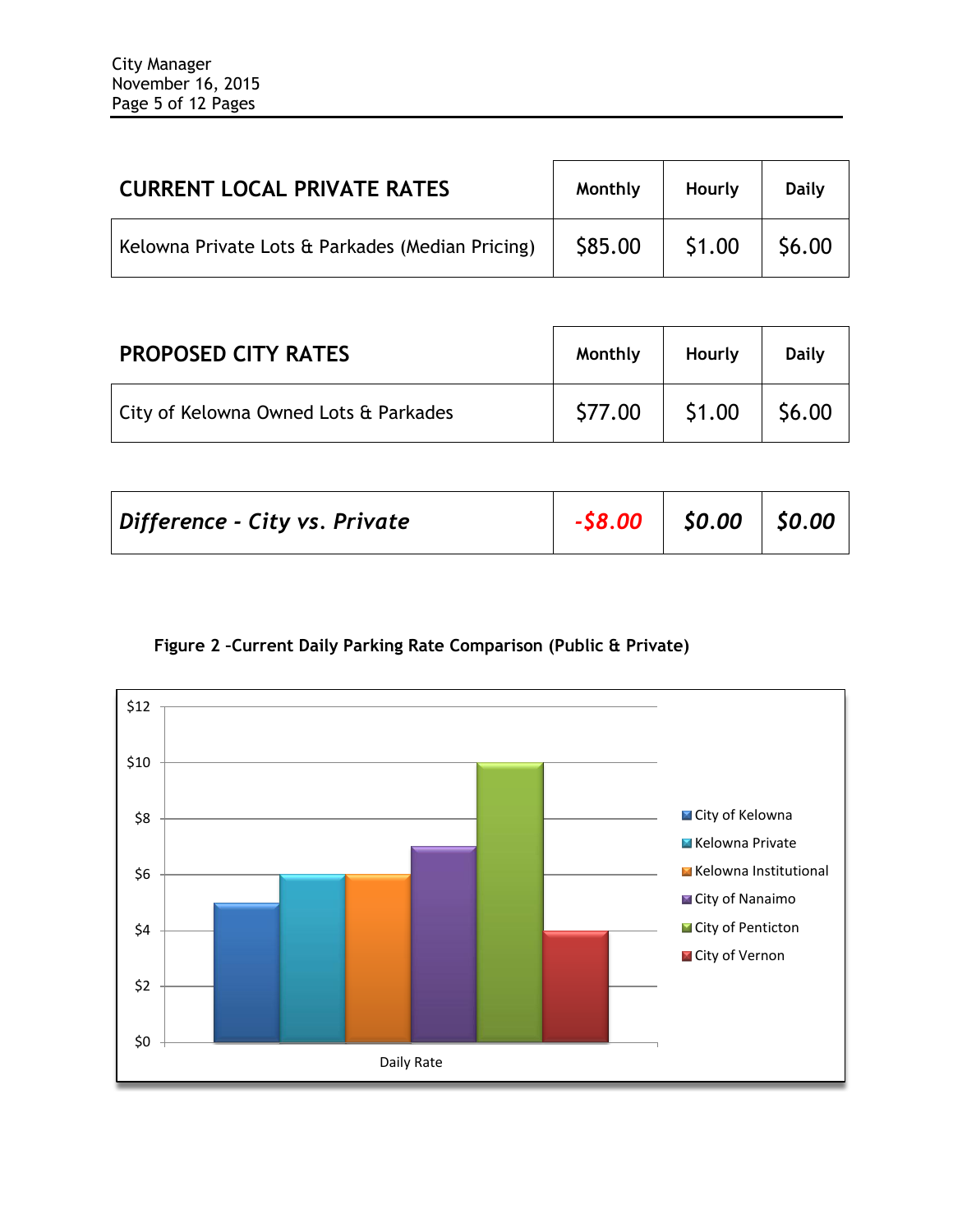In 2015, the City launched projects to expand the Library Plaza Parkade and to construct the new Memorial Parkade. These projects provided an opportunity to determine the true cost of construction for structured parking stalls in Kelowna. To recover construction costs alone will require approximately \$96 per month/per stall over 30 years. Ongoing maintenance and operations costs amount to another \$26 per month/per stall, resulting in required revenues of \$122 per month/per stall. This amount does not include costs for enforcement, land acquisition, major maintenance, future replacement reserve contribution or profit, which is necessary to encourage private investment in parking infrastructure.

| <b>Facility / Project</b>            | Number of<br><b>Stalls</b> | <b>Budget</b> | <b>Cost Per</b><br><b>Stall</b> |
|--------------------------------------|----------------------------|---------------|---------------------------------|
| Library Plaza Parkade Expansion      | 197                        | \$7,000,700   | \$35,537                        |
| <b>Memorial Parkade Construction</b> | 566                        | \$19,247,850  | \$34,007                        |
| <b>Total/Average - Both Projects</b> | 763                        | \$26,248,550  | \$34,402                        |

# **Table 1 – Structured Parking Construction Costs - 2015**

# **Table 2 – Parkade Operating & Maintenance Expenses**

|                                 | <b>Number of</b> | <b>Operating &amp; Maintenance</b> |                  |  |
|---------------------------------|------------------|------------------------------------|------------------|--|
| Facility                        | <b>Stalls</b>    | <b>Annual</b>                      | <b>Per Stall</b> |  |
| Library Plaza Parkade           | 471              | \$145,136                          | \$308            |  |
| Chapman Parkade                 | 479              | \$199,211                          | \$416            |  |
| Memorial Parkade (Estimate)     | 566              | \$117,571                          | \$208            |  |
| <b>Average - All Facilities</b> | 505              | \$153,973                          | 5311             |  |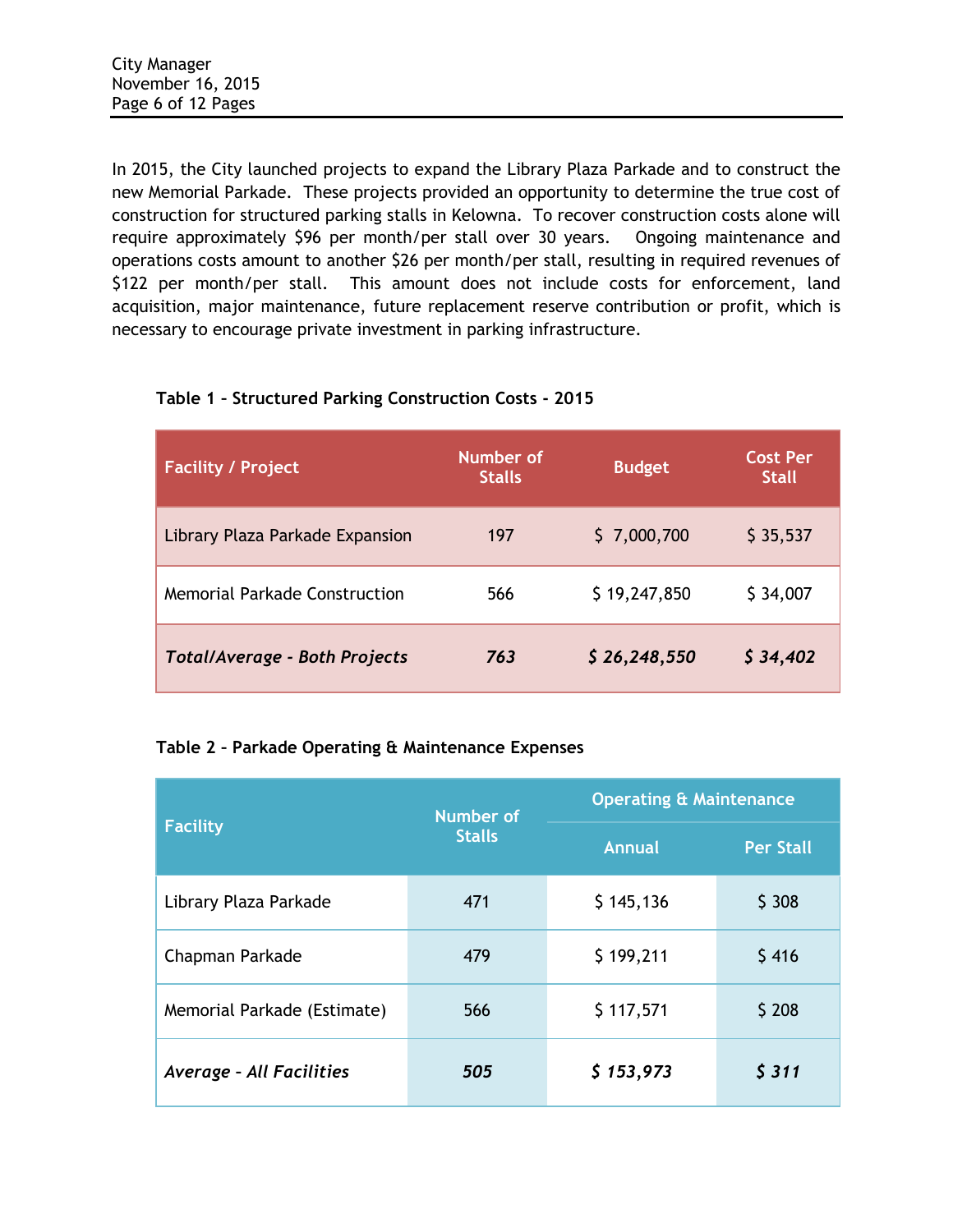## *C. User Pay System - Maintain Adequate Parking Reserves (Guiding Principle 2)*

In preparation for the 2030 Capital Plan, staff updated financial models for both the Downtown and South Pandosy parking reserves. To ensure funds are available for future investment in infrastructure and major maintenance/renewal, an increase to annual reserve contributions is required. With approval of the recommended rate adjustments, and no additional (unplanned) expenditures, the downtown parking reserve balance is estimated to reach \$2 million by 2025. In 2015, the cost to construct a new 566 stall parkade is over \$19 million.



**Figure 3 – Downtown Parking Reserve Estimate (2015-2025)**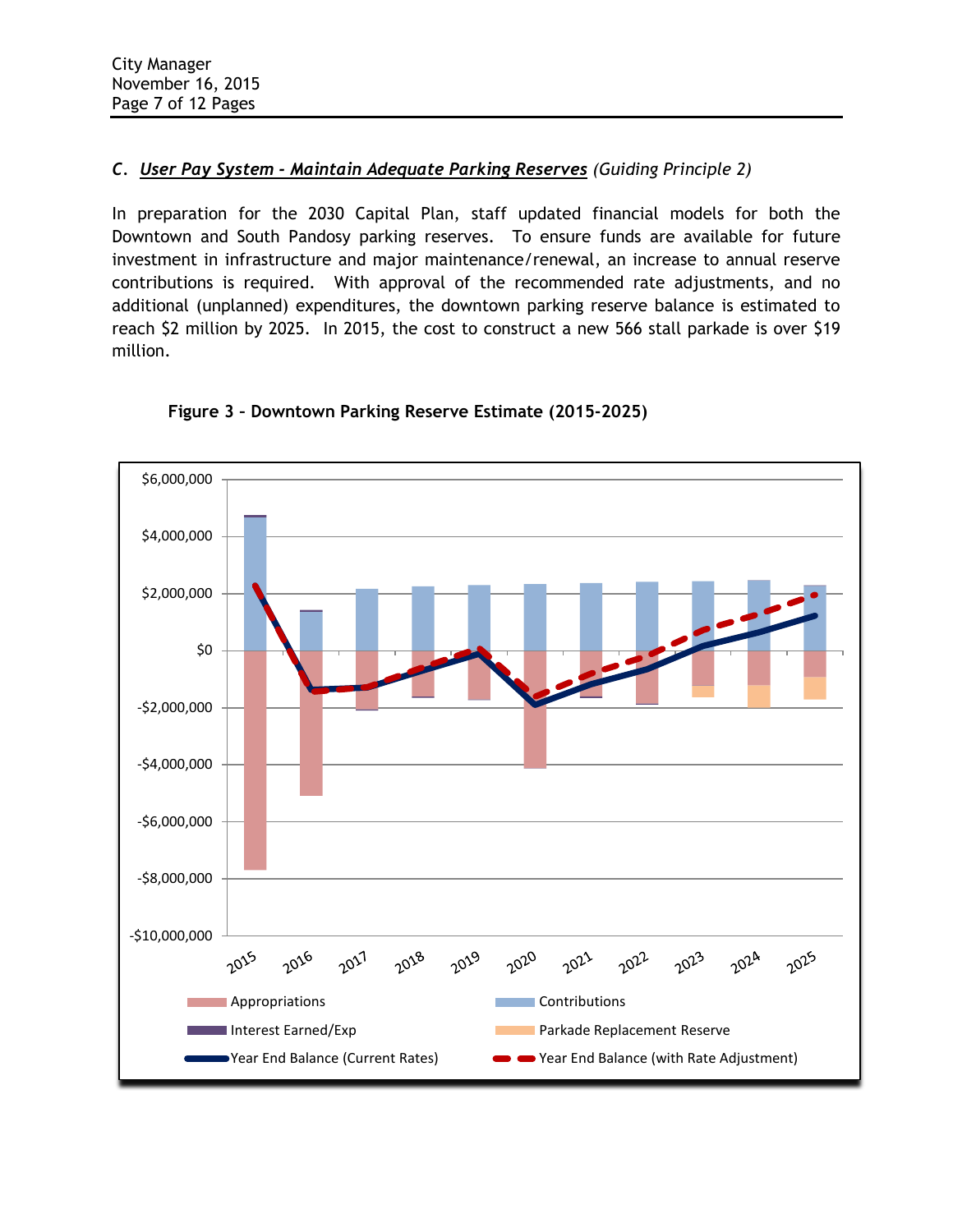



# *Recommendation – Base Parking Rate Adjustments*

Based on the reasons highlighted in this report, long-term parking rates should be adjusted to support use of alternate transportation modes, ensure the true cost of providing off-street parking is reflected in pricing and bring City rates in line with those charged in a competitive marketplace. New base rates of \$6 per day, \$62-\$77 per month for random monthly parking and \$116.00 per month for reserved stalls are recommended. No changes to base hourly rates are requested at this time. A detailed listing of rate changes is included in Amendment No. 27 to Traffic Bylaw No. 8120, included with this report. The Traffic Bylaw currently allows for an annual rate adjustment based on the British Columbia Consumer Price Index (CPI), all items value. This adjustment will be applied annually, beginning in 2017.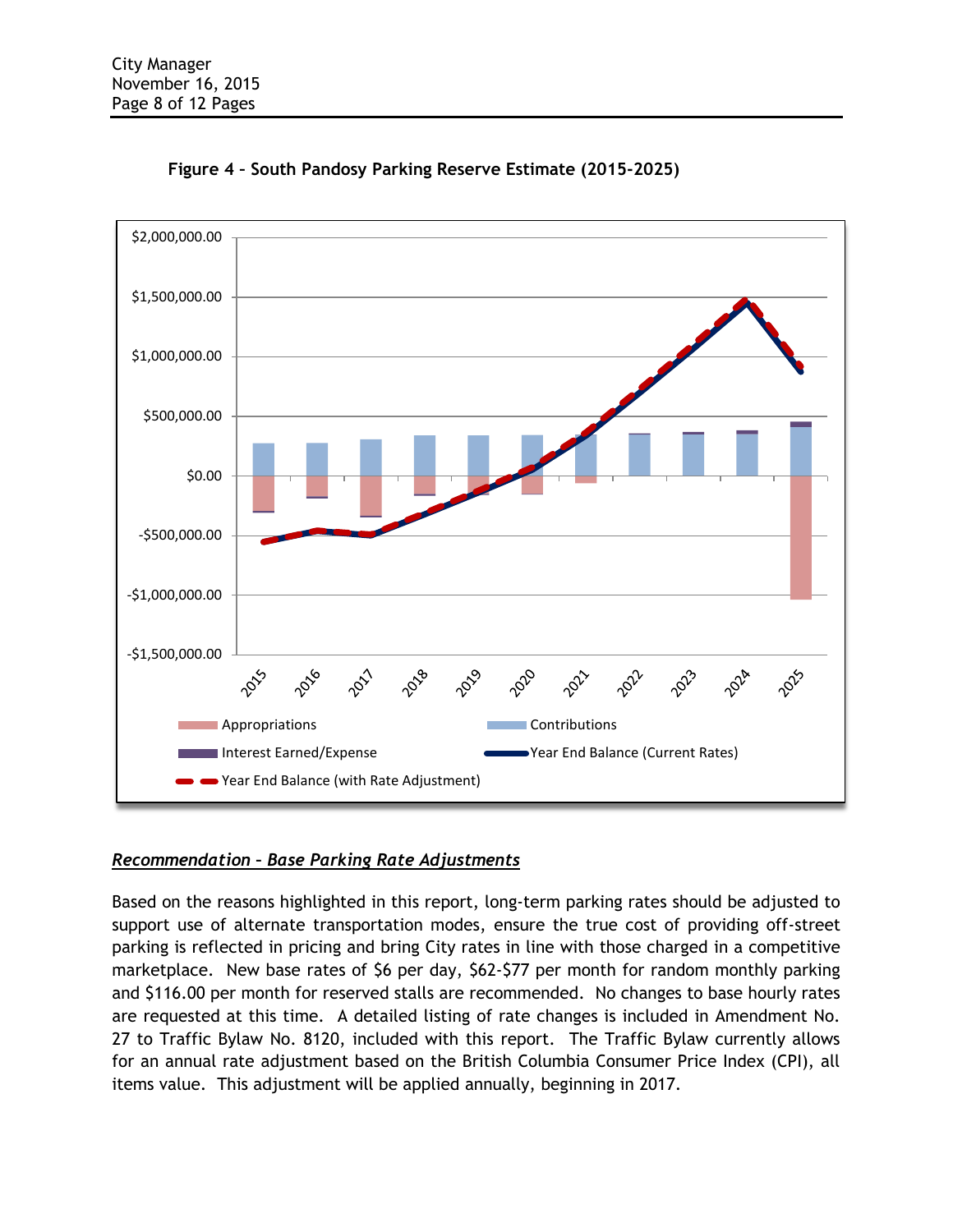## **Table 4 – City-owned Public Parking Rates**

| Type of Parking      | <b>Today</b>       | <b>Recommended Base Parking Rates</b> |
|----------------------|--------------------|---------------------------------------|
| Off-street<br>Hourly | \$1.00             | \$1.00 <sup>1</sup>                   |
| <b>Daily</b>         | \$5.00             | $$6.00^2$                             |
| Monthly              | \$53.00 to \$66.00 | \$62.00 to \$77.00 <sup>3</sup>       |
| Reserved             | \$99.00            | \$116.00 <sup>4</sup>                 |
| On-street            | \$1.25             | \$1.25                                |

<sup>1.</sup> Off-street parking rates will be set and remain lower than on-street rates to encourage use by short-term customers.

- <sup>2.</sup> Daily rates must, at a minimum, remain higher than the price of a 2 way transit trip (Currently \$5.00) + 10%.
- <sup>3.</sup> The target minimum rate for a monthly parking permit is determined using the current price of an adult monthly transit pass (Currently  $$70) + 10%$ . In peripheral areas where demand is lower, a discounted rate set at 80% of the target rate is applied.
- <sup>4.</sup> The minimum monthly rate for reserved stalls is established using the target monthly pass rate (\$77.00) + 50%. Pricing for reserved stalls should reflect the full cost of providing the stall as there is no potential to oversell.

## *Recommendation - Fine and Fee Adjustments*

- *1. On-Street Parking Permits ("Construction Meter Bags")*
	- Prior to on-street parking rate changes, the daily rate for "On-Street Parking Permits" was \$1.00 greater than the cost of parking for a day at an on-street parking meter. This fee is now much less than the cost of parking for a full day. An increase to \$11.00 per day (including taxes) is recommended to correct this imbalance and ensure these permits are utilized only when necessary.
- *2. Bylaw Offence Notices – Increase Low (Non-Deterrent) Fine Amounts*
	- Several offences currently have an extremely low fine amount of \$10, which is reduced to only \$5 if paid within 14 days. An increase of the base fine amount from \$10 to \$20 (reduced to \$15 if paid within 14 days) is requested for the following offences:
		- o Section 4.1.2(ii) "Parked Outside Metered Space"
		- o Section 4.1.2(ff) "Parked in Same Block"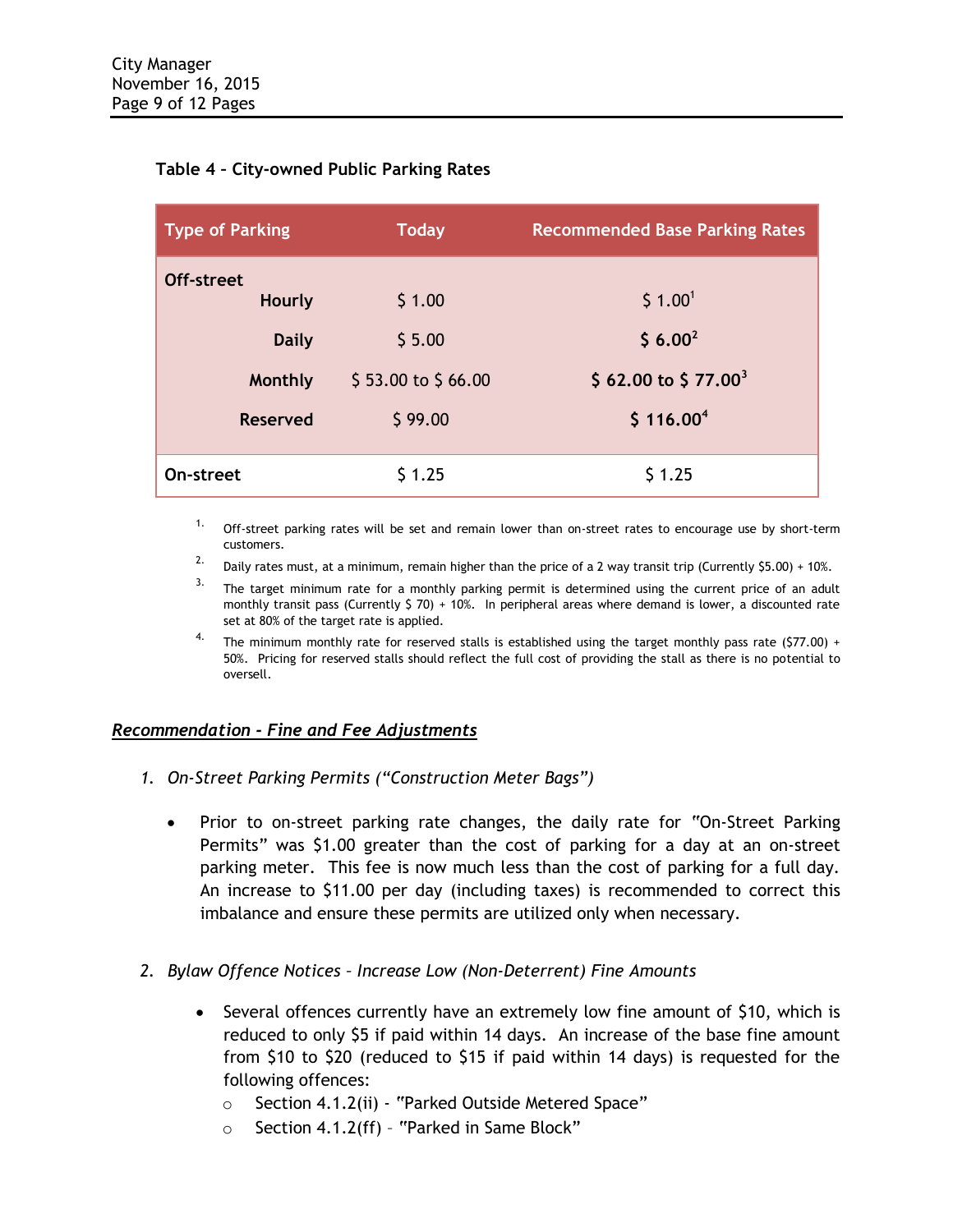- *3. Bylaw Offence Notices - Early Payment Discount Reduction*
	- The discounted fine for non-payment of parking is currently \$10 when paid within 14 days. Prior to parking rate adjustments in 2013, this discounted fine was more than double the cost of parking on-street for a full day (\$4). Since on-street rate changes, this discounted fine is now equal to the cost of parking for a full day onstreet and no longer serves as a deterrent for non-payment. An increase to the discounted fine amount from \$10 to \$20 is recommended. The change would apply to the following offences:
		- o Section 4.1.2(dd) "Parked Off-Street Parking Without Pass"
		- $\circ$  Section 4.1.2(hh) "Expired Parking Meter"
		- o Section 4.1.2(hh.2) "Expired Parking Meter Dispenser"

The base fine amount for these offences is \$30 and will remain unchanged.

- *4. Accessible Parking Permits* 
	- The City currently charges \$10.50 (including taxes) for accessible permits and offers a replacement permit for \$2.10 (including taxes). These permits are also sold throughout British Columbia by "SPARC BC" (The Social Planning and Research Council, a non-profit charity in BC) at a charge of \$20 (including taxes). This pricing inequity has resulted in an ever increasing number of out of town customers obtaining and renewing their accessible parking permits at the Kelowna City Hall cashiers.
	- An increase of the permit fee to \$20 (including taxes) for permanent (valid for 3 years) and temporary permits (valid for the period of temporary disability to a maximum of 1 year) is requested to match the rate charged by SPARC and to ensure equity throughout the province.

# *5. Bike Parking*

• The City currently offers bike locker rentals at \$12 per month. Fees currently charged for this service are not included in the Traffic Bylaw and must be added to formalize this fee.

A minimum of two months notice would be provided by e-mail or regular mail to all monthly parking customers prior to any rate changes taking affect. This notice would allow adequate time for customers to relocate or make other arrangements, if desired. The proposed implementation date for the rate, fine and fee adjustments recommended in this report is February 1, 2016.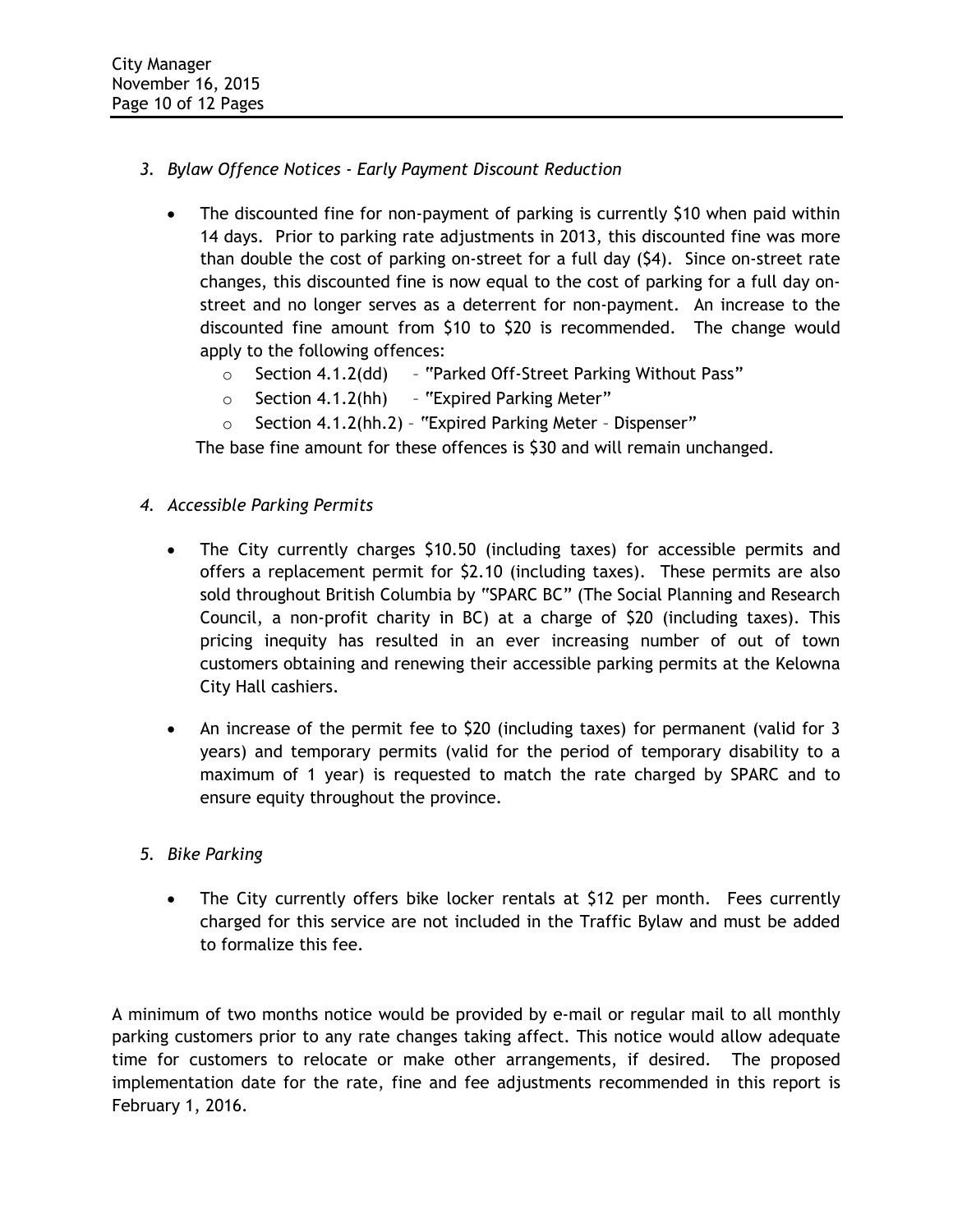City Manager November 16, 2015 Page 11 of 12 Pages

#### **Internal Circulation:**

Divisional Director, Communications & Information Services Divisional Director, Corporate & Protective Services Director, Financial Services Director, Regional Services Manager, Policy & Planning Department Manager, Transportation & Mobility Manager, Financial Planning Manager, Bylaw Services Manager, Revenue Branch Supervisor, Traffic Operations Community Engagement Consultant City Clerk Legislative Coordinator

## **Legal/Statutory Authority:**

- o Community Charter, Section 194(1)
- o Parking Reserve Fund Establishment Bylaw No. 7533
- $\circ$  Motor Vehicle Act; Section 124(1) (a), (c) & (f)

#### **Legal/Statutory Procedural Requirements:**

Amendment to Traffic Bylaw No. 8120, Schedule "A" (Fees)

#### **Existing Policy:**

- $\circ$  Official Community Plan, Chapter 7 (Infrastructure), Objectives 7.6, 7.8 & 7.11
- o Council Resolution Parking rate relationship to Transit Rates, August 13, 2001

#### **Financial/Budgetary Considerations:**

| Annual Increase to Downtown Parking Revenue      | \$89,224        |
|--------------------------------------------------|-----------------|
| Annual Increase to South Pandosy Parking Revenue | $5 \quad 4,119$ |
| Total Annual Increase to Parking Revenue         | $5$ 93.343      |

#### **Personnel Implications:**

City staff will re-program affected pay stations and update signage to reflect any approved rate changes.

## **Considerations not applicable to this report:**

External Agency/Public Comments: Communications Comments: Alternate Recommendation: